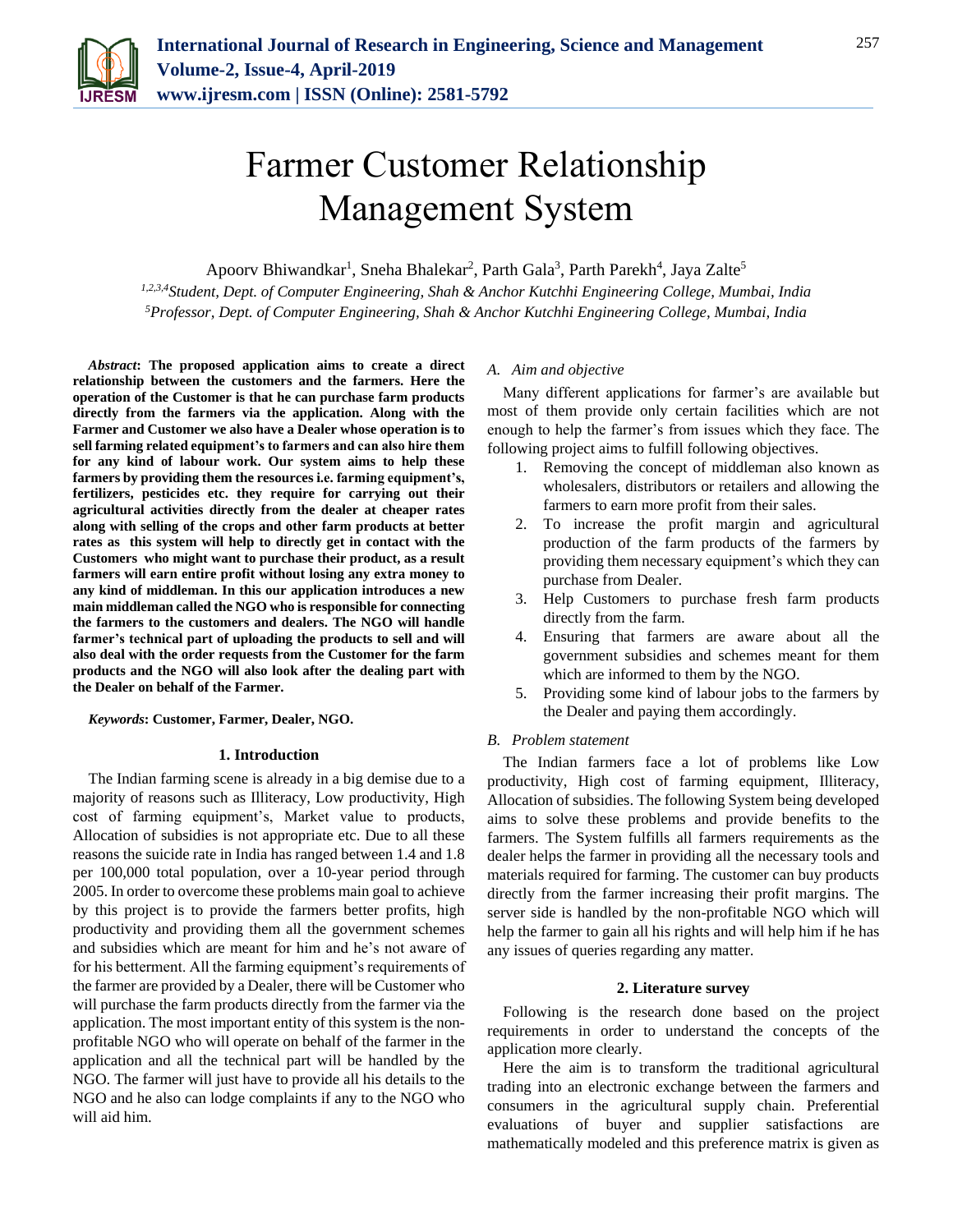

input to Gale Shapely matching algorithm. The results of m\*n matching happens to be a very transparent approach in a bilateral e-trading environment. These results are compared with the results obtained using simple English auction method which produces Pareto-optimal matches. It is found that the proposed method produces stable matching, which is preference-strategy proof and it also reduces the need for number of rounds of allocation [1].

As per the proposed android app enables the user highlight the current social issues such as farmers' death, improper maintenance of toilets and infrastructures at schools and hospitals, bribing etc. The user might feel comfortable in interacting with its enhanced features. Videos or images captured will be uploaded directly in order to avoid the fraudulent, one who uploads the sensitive items might not be worried of the security or privacy issues because all the personal information of that particular user will be hidden from the third party so, their details will not be leaked [2].

Here a cross platform mobile expert system for agriculture task scheduling, is developed to help Indian farmers. In spite of so many reforms and initiatives introduced by the government of India in the past decades, the quality of information provided to the marginalized farmer is uneven. Dangerous issues that infect Indian farming at hand are the data shortage and high risk because of the volatile nature of the factors involved, like, natural weather change. This paper introduces an advisory, information and financial system available on mobiles, which is designed for farmers to help them stay on track, avoid troubles, and receive all the latest and updated information, government schemes and strategies related to the field of agriculture. Information System has tools forecasting schedule that creates a systematic schedule for farmers for crop cultivation based on the weather predictions. This proposed idea is to ensure that the farmer plan their resources properly and also suggest a sequence of tactical decisions throughout a production cycle. The advisory system will enable its users to receive real-time and interactive advice's and alerts on crop. Alerts would include phase of the plantation, weather conditions, diseases and nutrition. Farmers will also receive regular weather bulletins to support on-farm decision-making. Finance related tools, helps the farmer to keep track and control his financial income and expenses. It helps the farmer to get better control of his financial condition, productivity. In turn it will help him to increase profitability and fulfill their long-term goals [3].

The aim behind developing this app is to give India's huge farming community a fair and consistent price for their produce. Using this android based app "Virtual Fruits Market", will help some of the farmers to overcome this problem. Using this app, farmer can directly connect with the end users and supply the product directly to them. This will increase the profit of the farmers and also end users can get good quality product in less price as they will directly buy from farmers [4].

### **3. Proposed system**

The following application, Farmer Customer Relationship Management System is an E-Commerce application which mainly focuses on the buying and selling of products. These products maybe the farm products like fruits, vegetables, flowers etc. or can be any farming equipment's or fertilizers pesticides etc. Here the main focus is on how the farmers will earn more profit by selling their products to the Customers also the Customers will receive fresh and high quality farm products which they will purchase from the application by searching for what kind of product they want to purchase. The Dealer will sell the farming equipment's or any other fertilizers, seeds or pesticides which farmer may require to carry out his farming activities. Along with all this the Dealer will also post some labour jobs and farmers who fulfill his requirement can do the task assigned by him and will be paid accordingly. The NGO here plays the most vital role in the system. It acts as the farmer to the application and will check for the orders placed by the Customer for the products and then will check if farmer has the product and if he has then will deliver it to the Customer. Farmer will get pain via COD (Cash On Delivery) process when the NGO delivers the product. NGO will also talk on farmer's behalf with the Dealer in case the farmer wants to purchase any equipment or product in-order to ensure that the farmer is not cheated.





Fig. 1. Use case diagram